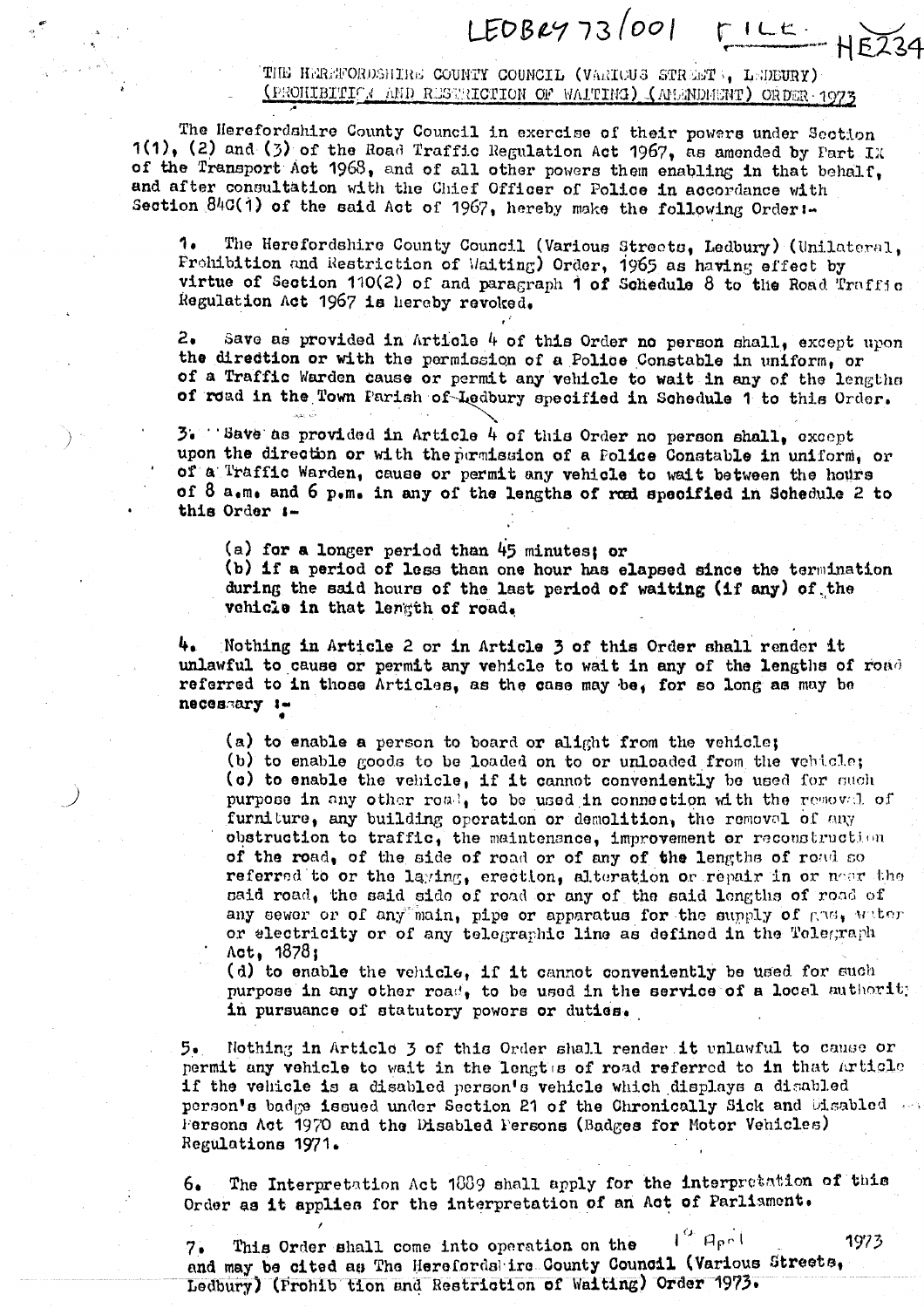THE COMMON SEAL of the HEREFORDSHIRE COUNTY COUNCIL was hereunto affixed this  $\int_1^{x} \, dx$ of  $\{$ showing 1973 in the presence of:-)

N PAVID PORTER

**CHAIRMAN** 

## F. D.V. CANT

SCIEDULE 1 (AT ANY TIME)

1. The Homend, West side - from the junction with Belle Orchard for a distance of 27 yards in a Southerly direction;

East side - from the junction with Church Street to a point opposite the junction with Orchard Lane.

- 2. Eye Street from the junction with High Street for a distance of 117 yards in a Westerly direction.
- 3. High Street, West side from the junction with Bye Street for a distance of 20 yards in a Southerly direction, and from the junction with New Street for a distance of 25 yards in a Northerly direction.

East side - from the junction with Worcester Road for a distance of 25 yards in a Northerly direction.

The Southerd, West side - from the junction with New Street for a distant of 183 yards in a Southerly direction;

East side - from the junction with Worcester Road for a distance of 66 yards in a Southerly direction.

- 5. Church Street from the junction with High Street to the junction with Homend Crescent including the spur road from the South side of Charch Street to the Church gates.
- 6. Bank Crescent, North side from the junction with The Homend to the junction with Homend Crescent;

South side - from the junction with The Homend for a distance of 37 yards.

> SCILEDULE 2 (Sam-6 pm 45 mins ret. proh within thour) ے راج

1. The Homend, West side - from the junction with Orchard Lane to the junc with Helle Orchard; and from a point 27 yards South of the junction will Belle Cohard to the junction with Bye Street,

 $\mathcal{R}$  2. High Street, West side - from a point 20 yards South of the junction will bye Street, for a distance of 13 yards in a Southerly direction; and from a point 25 yards Horth of the junction with New Street for a 75 yarda in a Northerly direction;

Bast side - from a point 25 yards North of the junction wi  $69m$ Worcester Road for a distance of 68 yards in a Northerly direction.

روبري*ا*و درا ,<sub>೬೬</sub> ೨೦೧

فمصلهل  $241298$ 

merded

see 906.

 $119481763$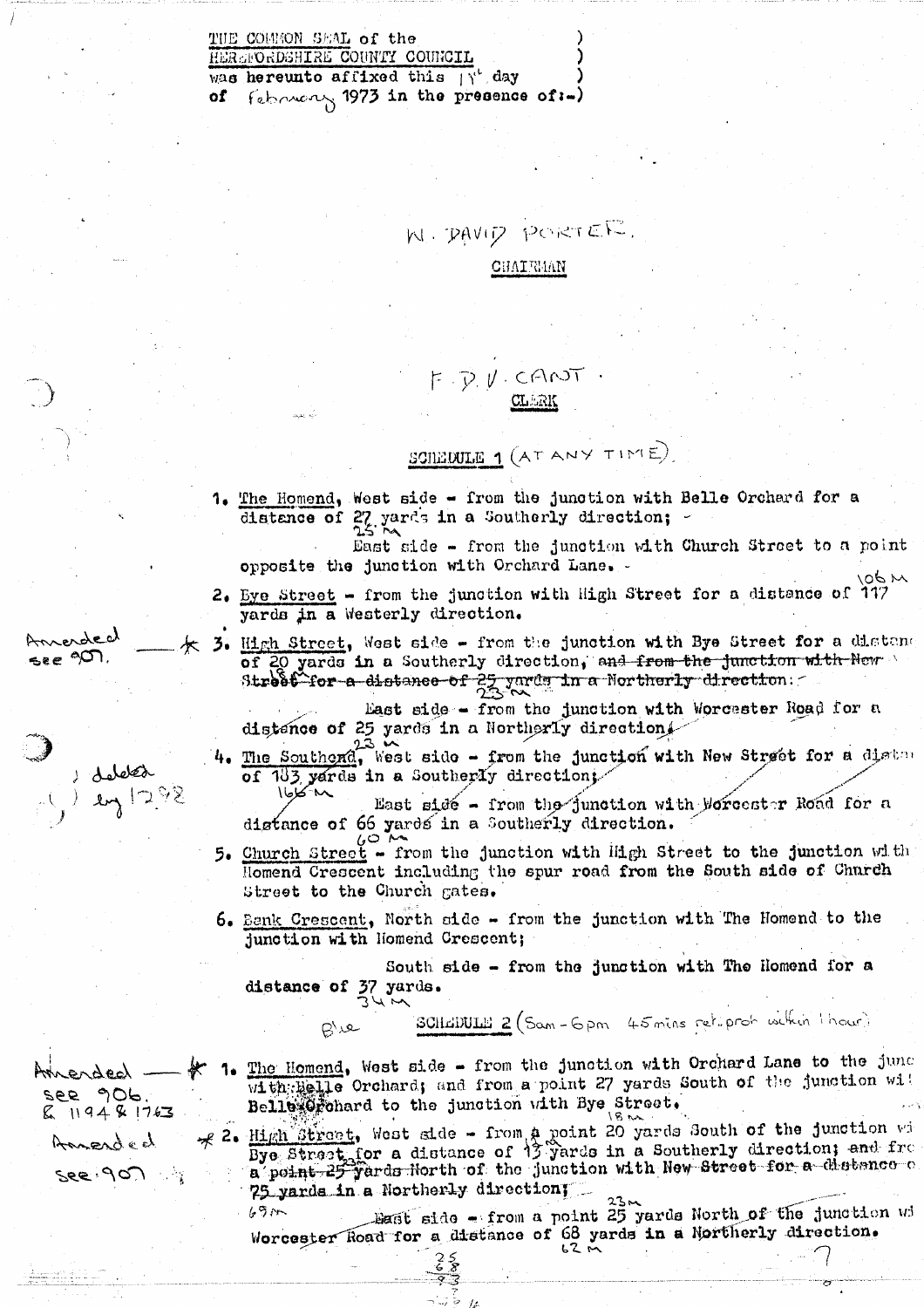$|$  Includes  $x \in \mathbb{R}$  in the  $\omega$  and  $\omega$  in the  $\omega$  of  $\omega$  .

## THE HEREFORDSHIRE COUNTY COUNCIL(VARIOUS STREETS, LEDBURY) (PROHIBITION AND RESTRICTION OF WAITING)(AMENDMENT) ORDER 1973

The Herefordshire County Council in exercise of their powers under Section 1(1), (2) -and (3) of the Road Traffic Regulation Act 1967, as amended by Part IX of the Transport Act 1968, and of all other powers them enabling in that behalf, and after consultation with the Chief Officer of Police in accordance with Section 84C(1) of the said Act of 1967, hereby make the following Order:-

The Herefordshire County Council (Various Streets, Ledbury) (Unilateral, Prohibition and Restriction of Waiting) Order, 1965 as having effect by virtue of Section 110(2) of and paragraph <sup>1</sup> of Schedule 8 to the Road Traffic Regulation Act 1967 is hereby revoked .

ن<br>الأنه الطرق

2. Save as provided in Article  $4$  of this Order no person shall, except upon the direction or with the permission of a Police Constable in uniform, or of a Traffic Warden cause or permit any vehicle to wait in any of the lengths of road in the Town Parish of Ledbury specified in Schedule <sup>1</sup> to this Order .

 $3.5$  S<sub>a</sub>ve as provided in Article 4 of this Order no person shall, except upon the direction or with the permission of a Police Constable in uniform, or of a Tra°fic Warden, cause or permit any vehicle to wait between the hours of  $8$  a.m. and 6 p.m. in any of the lengths of road specified in Schedule 2 to this Order :-

 $(a)$  for a longer period than  $45$  minutes; or (b) if a period of less than one hour has elapsed since the termination during the said hours of the last period of waiting (if any) of the vehicle in that length of road.

<sup>4</sup> . Nothing in Article 2 or in Article 3 of this Order shall render it unlawful to cause or permit any vehicle to wait in any of the lengths of road referred to in those Articles, as the case may be, for so long as may be necessary :-

(a) to enable a person to board or alight from the vehicle ; (b) to enable goods to be loaded on to or unloaded from the vehicle ; (c) to enable the vehicle, if it cannot conveniently be used for such purpose in any other road, to be used in connection with the renewal of furniture, any building operation or demolition, the removal of any obstruction to traffic, the maintenance, improvement or reconstruction of the road, of the side of road or of any of the lengths of road so referred to or the laying, erection, alteration or repair in or near the said road, the said side of road or any of the said lengths of road of any sewer or of any main, pipe or apparatus for the supply of gas, water or electricity or of any telegraphic line as defined in the Telegraph Act 1878 ; (d) to enable the vehicle, if it cannot conveniently be used for such purpose in any other road, to be used in the service of a local authority in pursuance of statutory powers or duties .

<sup>5</sup> . Nothing in Article 3 of this Order shall render it unlawful to cause or permit any vehicle to wait in the lengths of road referred to in that Article if the vehicle is a disabled person's vehicle which displays a disabled person's badge issued under Section 21 of the Chronically Sick and Disabled Persons Act 1970 and the Disabled Persons (Badges for Motor Vehicles) Regulations 1971 .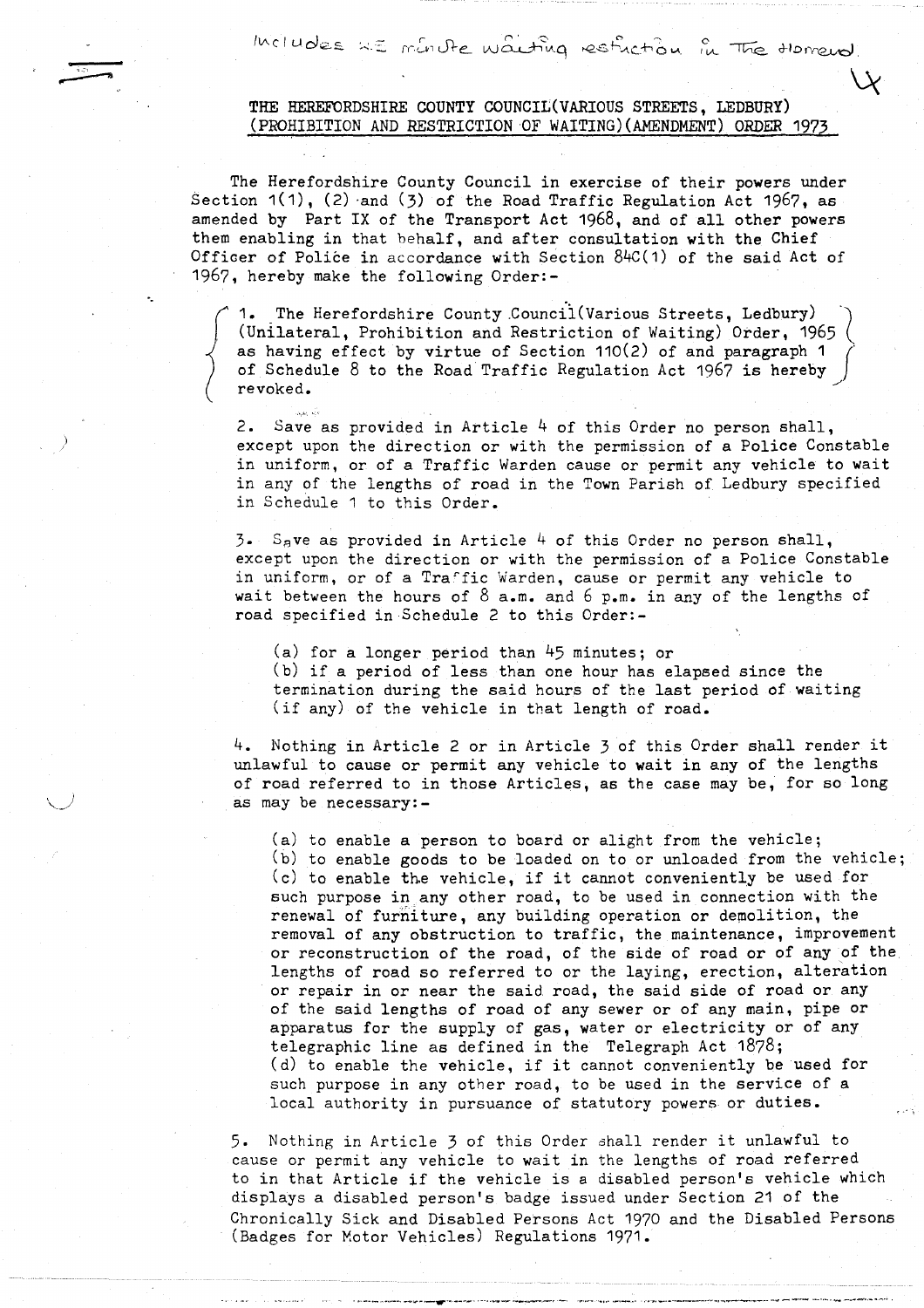6 . The Interpretation Act 1889 shall apply for the interpretation of this Order as it applies for the interpretation of an Act of Parliament .

7. This Order shall come into operation on the 1st April 1973 and may be cited as The Herefordshire County Council(Various Streets, Ledbury) (Prohi ition and Restriction of Waiting) Order 1973.

| THE COMMON SEAL of the                |  |
|---------------------------------------|--|
| HEREFORDSHIRE COUNTY COUNCIL          |  |
| was hereunto affixed this 11th day    |  |
| of February 1973 in the presence of:- |  |

W . DAVID PORTER

CHAIRMAN

F .D .V .CANT

CLERK

## SCHEDULE <sup>1</sup>

1. The Homend, West side - from the junction with Belle Orchard for a distance of 27 yards in a Southerly direction;

East side - from the junction with Church Street to a point opposite the junction with Orchard Lane .

- 2. Bye Street from the junction with High Street for a distance of 117 yards in a Westerly direction.
- 3. High Street, West side from the junction with Bye Street for a distance of 20 yards in a Southerly direction .
- 4. The Southend, West side from the junction with New Street for a distance of 183 yards in a Southerly direction ;

East side - from the junction with Worcester Road for a distance of 66 yards in a Southerly direction.

- 5 . Church Street from the junction with High Street to the junction with Homend Crescent including the spur road from the South side of Church Street to the Church gates .
- <sup>6</sup> . Bank Crescent, North side from the junction with The Homend to the junction with Homend Crescent ;

a distance of 37 yards . South side - from the junction with The Homend for